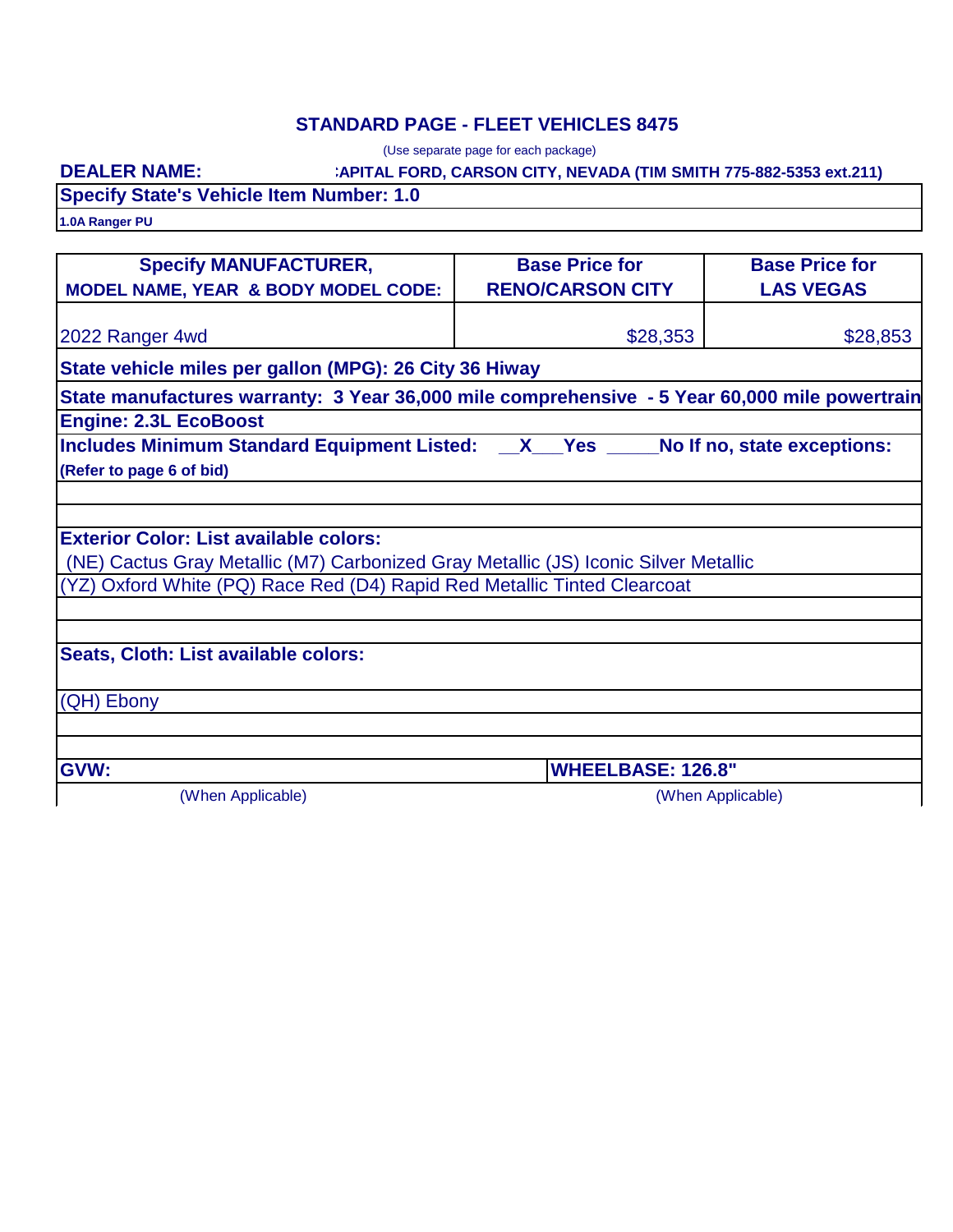# **OPTION PACKAGE PAGE ~ FLEET**

(Use separate page for each package)

| <b>DEALER NAME_</b>                              | CAPITAL FORD, CARSON CITY, NEVADA (TIM SMITH 775-882-5353 ext.211) |  |
|--------------------------------------------------|--------------------------------------------------------------------|--|
| <b>Specify State's Vehicle Item Number: 1.0</b>  |                                                                    |  |
| (i.e. 1.1 Sedan: Full size; 4 door; 6 passenger) |                                                                    |  |
| <b>Option Package Name/Code:</b>                 | \$                                                                 |  |
| <b>List Equipment Features Below:</b>            |                                                                    |  |
|                                                  |                                                                    |  |
|                                                  |                                                                    |  |
|                                                  |                                                                    |  |
|                                                  |                                                                    |  |
|                                                  |                                                                    |  |
|                                                  |                                                                    |  |
|                                                  |                                                                    |  |
|                                                  |                                                                    |  |
|                                                  |                                                                    |  |
|                                                  |                                                                    |  |
|                                                  |                                                                    |  |
|                                                  |                                                                    |  |
|                                                  |                                                                    |  |
|                                                  |                                                                    |  |
|                                                  |                                                                    |  |
|                                                  |                                                                    |  |
|                                                  |                                                                    |  |